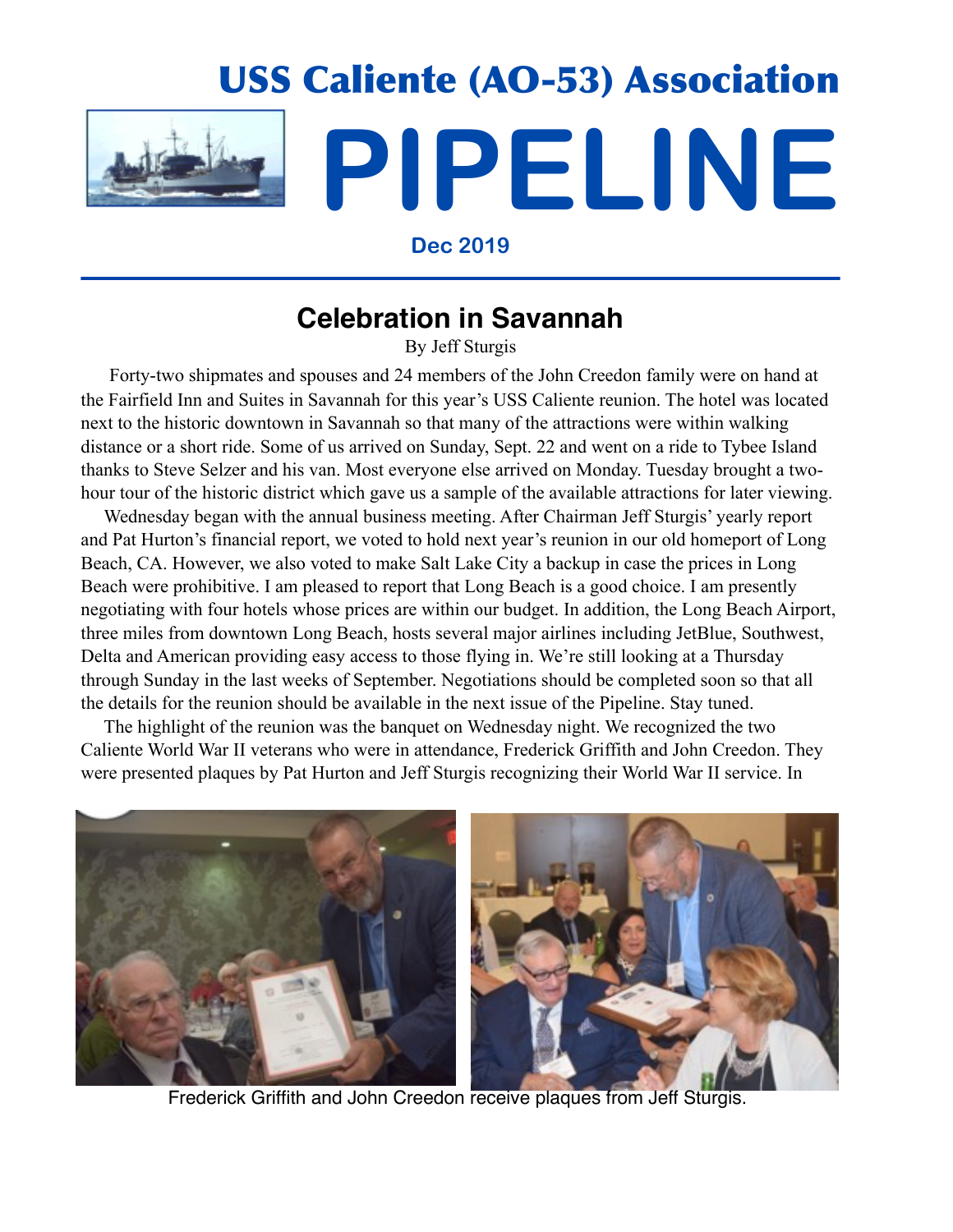addition, John Creedon was presented a plaque by Steve Selzer with a ship's bell mounted on it recognizing him for his role in the formation of the USS Caliente Association and in organizing the first reunion in New York at the Metropolitan Life Headquarters in 1989.

 Rounding out the evening was a celebration of John's 95th birthday which was the occasion for 24 of his relatives to join us. Pat Hurton had a Powerpoint presentation with highlights of John's life, and a large cake was presented which prompted the singing of Happy Birthday. Both John and Frederick were treated to Anchors Aweigh and three cheers as they left the banquet between two lines of saluting Caliente shipmates.

 Thursday brought many farewells as shipmates parted after another successful reunion. Everyone is looking forward to being in Long Beach next year. The Long Beach Navy Base no longer exists and there have been many changes to the area since the Cal was decommissioned in 1973. New attractions are the Queen Mary and the USS Iowa (BB-61). Hopefully, we will soon have a site for our 2020 reunion in the city so many of us called home while serving on the Cal.

# **Leadership and association are strong**

### By Pat Hurton

 In 2015, at the New Orleans reunion, the association president decided to step down and needed another person(s) to take over. Jeff Sturgis said he would "step up" if he could run the association with a "governing committee" with himself as committee chairman and his team named as committee members. "By a landslide vote," Jeff and his committee were voted in as leaders of the association. The team consists of Mike Copeland, Dave Ludeman, Greg Perett, Tom Rawlinson and Steve Selzer.

 The secret to the success of any association, organization etc. is its leadership. We now have a great team with a great leader and as more and more of their shipmates from the Cal retire, they are being contacted and encouraged to attend our reunions. At recent reunions, we have seen first time attenders and I think we can look forward to more shipmates joining.

 A significant part of the success of the association and its reunions are the wives that join us. It is not just an adage but a verifiable truth that "happy wife, happy life, happy marriage." Over the past 30 years the association has seen many ups and downs but has always sailed through those troubled waters with the right person(s) stepping up to the helm at the right time. The past four reunions have shown the present leadership team, with Jeff Sturgis as chairman, has continued the role of dedicated leaders necessary to the success of the association. As shipmates from the later years of the Cal retire, the team has contacted them and encouraged them to attend our reunions. The new faces at the last couple of reunions show the fruits of their efforts.

 One person has been continuously prominent in the association throughout its 30-year history. That person is John Creedon. He was part of the team that founded the association and has provided leadership, guidance and support to the association over those 30 years. It was a rare occasion that John and his wife Diane didn't attend a reunion. Many thanks to the current leadership and especially Steve and Linda Selzer who presented John with a cleverly designed plaque at the Savannah banquet. I know John greatly appreciated it and was touched by the very thoughtful and kind words that accompanied the plaque.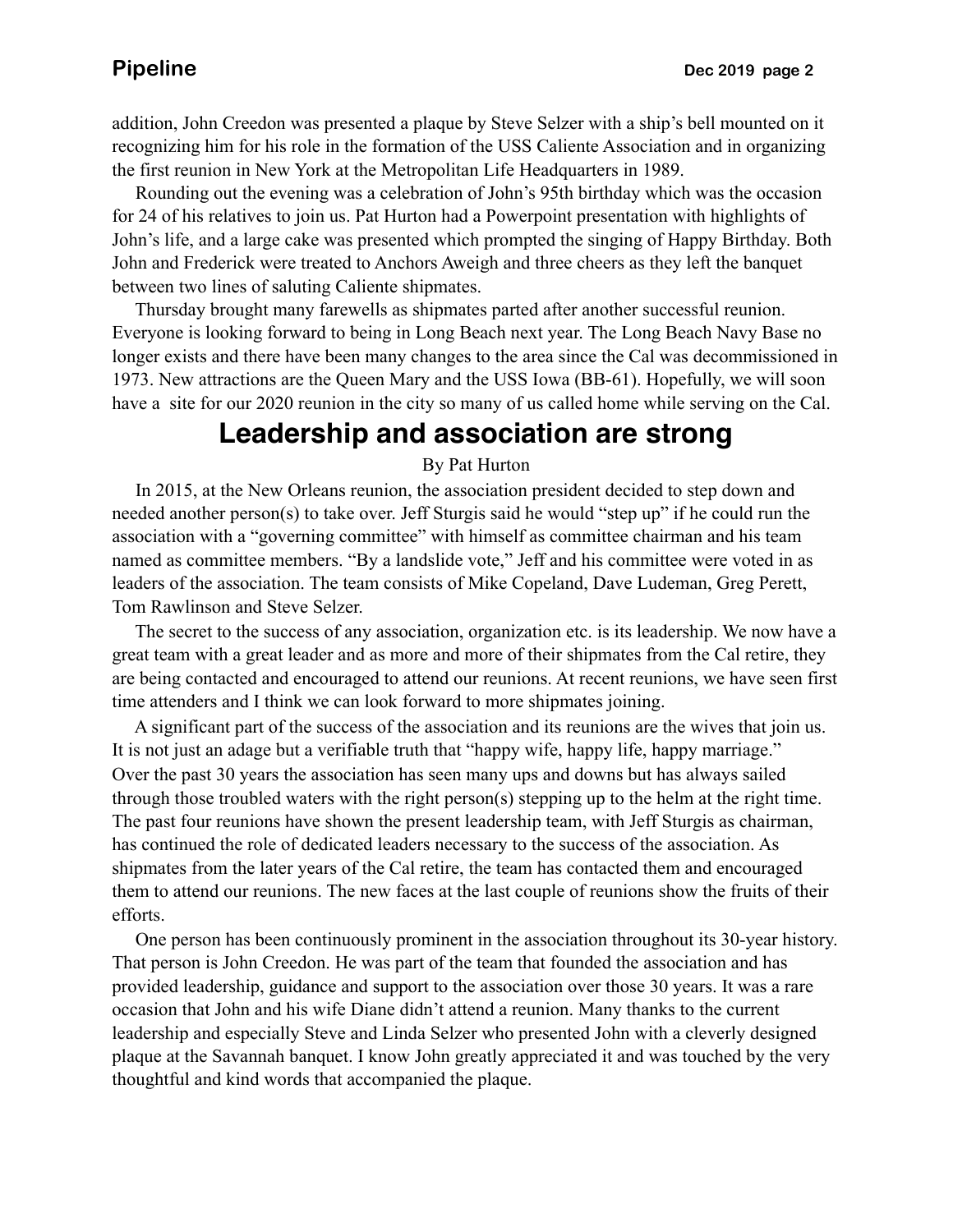Charleen and I thank the present leadership team for continuing the strong leadership practice of past presidents. We look forward to seeing old friends at future reunions and I think with the current team we can hold great reunions for at least the next 5 to 10 years.

### **Taps**

 Lita M. Brown, 84, widow of Kenneth L. Brown, BT2, 1951-54, died 5 Aug, 2019 in Reno, NV. She was born 19 Jan. 1935 to Teresa and Ralph Moriconi. Lita graduated from Armstrong College in Berkeley, CA, and worked at Anaconda Mining Co. before her marriage to Kenneth 22 Jan. 1956. They enjoyed 56 years together before his death. She was also the secretary for attorney Ron Banta in Yerington, NV until she retired. An excellent Italian cook, she was fluent in Italian and loved to bowl. She was a devout member of the Holy Family Catholic Church in Yerington, Saint Anne's Society and the Italian Catholic Federation.



Lita is survived by sons Darryl (Susie) and Kevin (Kristen); sister Lora Jean Rapini, brother



USS Caliente Association Chairman: Jeff Sturgis Executive Committee: Mike Copeland, Dave Ludemann, Greg Perett ,Tom Rawlinson and Steve Selzer Treasurer: Pat Hurton Pipeline Editor: Karl Seitz



 The Pipeline is the official quarterly newsletter of the USS Caliente Association. It is a place to share your memories and pictures. Please send them via e-mail to seitzao53@gmail.com or by regular mail to Karl Seitz, 1212 30th St. South, Birmingham, AL 35205-1910.

 Association dues are \$10 per year due Jan. 1, payable by Jan. 15. Checks should be made out to The USS Caliente Association and mailed to treasurer Pat Hurton, 156 Greenfield Drive, Chico, CA 95973-0185.

 Chairman Jeff Sturgis can be reached via email at [jeffreysturgis54@gmail.com](mailto:jeffreysturgis54@gmail.com) or by mail at 84 Old Woodman Hill Rd, Minot, ME 04258

Masthead picture of USS Caliente (AO-53) used with permission of Dan Davis.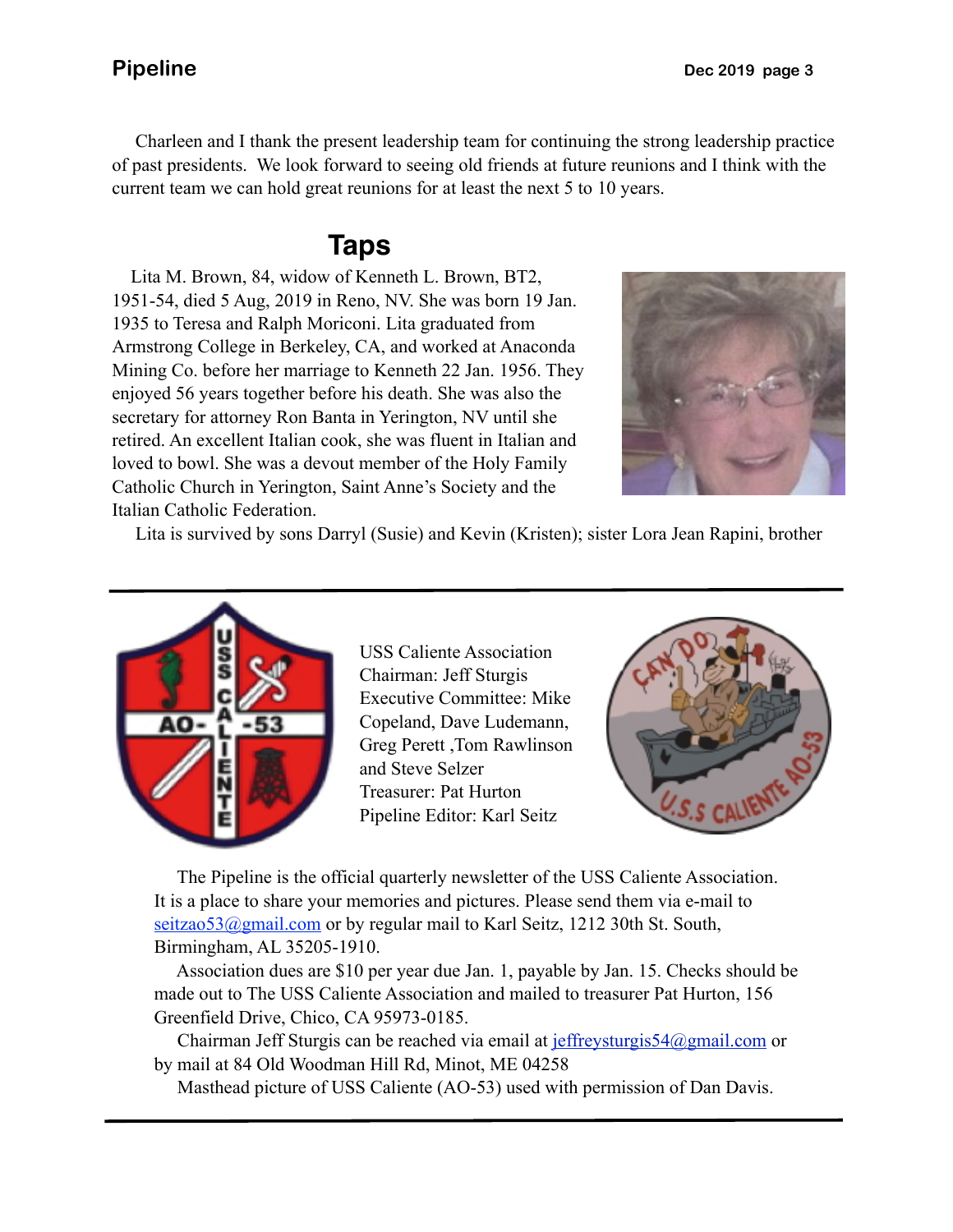Ralph Moriconi (Anthony Alonzo); five grandchildren, two great granddaughters; two nieces, two great nephews and a great niece.

 We have belatedly learned of the deaths of Ralph R. Doll and Betty Jean Gardner Doll. Ralph served on the Cal from 1970 to 1971 as BMCM.

 Ralph was born 2 Jan. 1927 in Reading, PA to Frank and Emma Doll. He died at home in Norfolk 6 May 2015 at age 88. Ralph joined the Navy in 1944 and served 31 years, retiring in 1974 as a veteran of World War II, the Korean and



Vietnamese wars. After graduating from Norfolk State University in 1980, he taught in the Norfolk Public Schools.

 Betty was born 4 Sep. 1928 in Norfolk VA. She died at home in Norfolk 11 May 2017 at age 88. As a Navy wife, she resided in Long Beach CA, Owensboro KY and Norfolk.

 Ralph and Betty are survived by sons Ralph Jr. (Judith), Frank (Elizabeth) and David (Tatyana); daughter Lorie (Mark) Humphrey, eight grandchildren and two great-grandchildren. They are buried at Forest Lawn Cemetery in Norfolk.

 We have belatedly learned of the death of Gary Frederick Zinck Sr. at age 65 in Jamestown ND 15 Dec. 2012. Gary was born 30 Sep. 1947 in Jamestown to Fred and Olive (Snyder) Zinkck. He served on the Cal from 1968 to 1971 as an SN. He enlisted in the Navy 30 Sep 1964 in Fargo, ND and was honorably discharged 14 Oct 1971 at Long Beach, CA. Gary married Kathy Jewell, who survives him, in 1976. They returned to Jamestown in 1991. In addition to his wife, Gary is survied by children Gary Fredrick Zinck Jr, Sheri Diaz (Chris Carneal), Candy (Gary Jr.) Schultes and Robin West (Shawn Ogden); numerous grandchildren, three brothers and two sisters.



# facebook signal point

A reminder if you are on Facebook, the association has a Facebook group for former crew members of the USS Caliente (AO-53) and their families.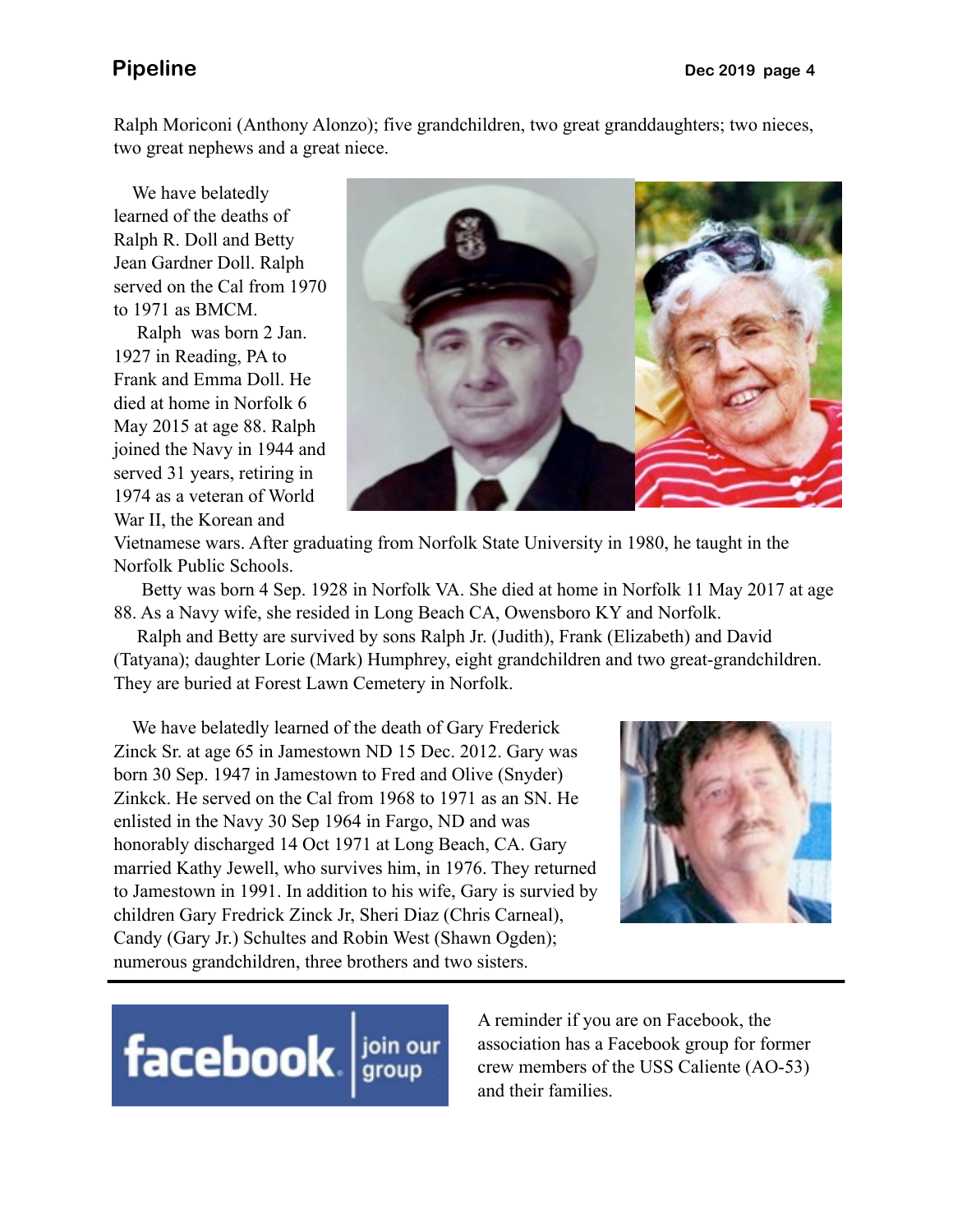

## **Celebrating John Creedon's 95th birthday**

Members of the Creedon clan gather for celebration of John Creedon's birthday.

### **Creedon Family attendees**

Bart Creedon (nephew) Danny Creedon (nephew) David and Debra Creedon (son and wife) Jean-Philippe, Amanda, Emma and Zara Creedon (son and wife with granddaughters) Melissa Creedon (niece) Andrew and Miriam Creedon (grandson and wife) Michelle and Kevin Fox (daughter and husband) Juliette and John Kvernland (daughter and husband) Kristin Kvernland, Rica Catano and Juniper Kvernland-Catano (granddaughter and husband with great granddaughter) Ellen and Mark Sheppard (niece and husband) Amanda, Nicholas and Eleanor Strickland (granddaughter and husband with great granddaughter) Scott, Tish and Nala Wenzler (grandson and wife with great granddaughter) Michael Korang (John's caretaker)

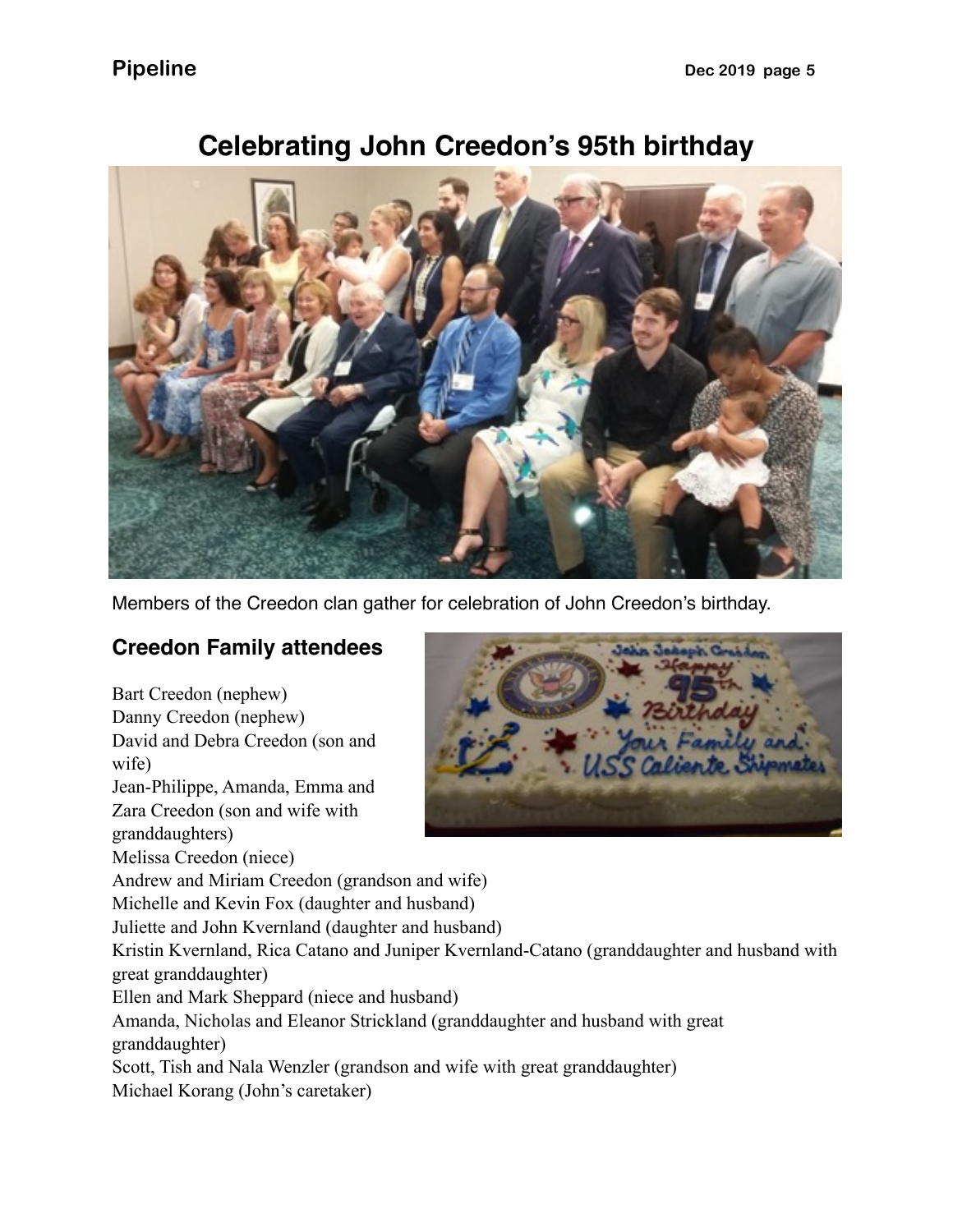# **Visiting Savannah**



A group of early birds for the reunion went to the beaches of Tybee Island. Among them were Sue and Jeff Sturgis, Tom and Jean Rawlinson and June and Jim Niquette.



Carlitos Mexican Bar and Grill, a couple doors down from the hotel, was a popular place for dinner Monday night. Above are some of the attendees who enjoyed food and camaraderie there. The restaurant closed just under a month after the reunion in preparation for reopening in a new location in January.

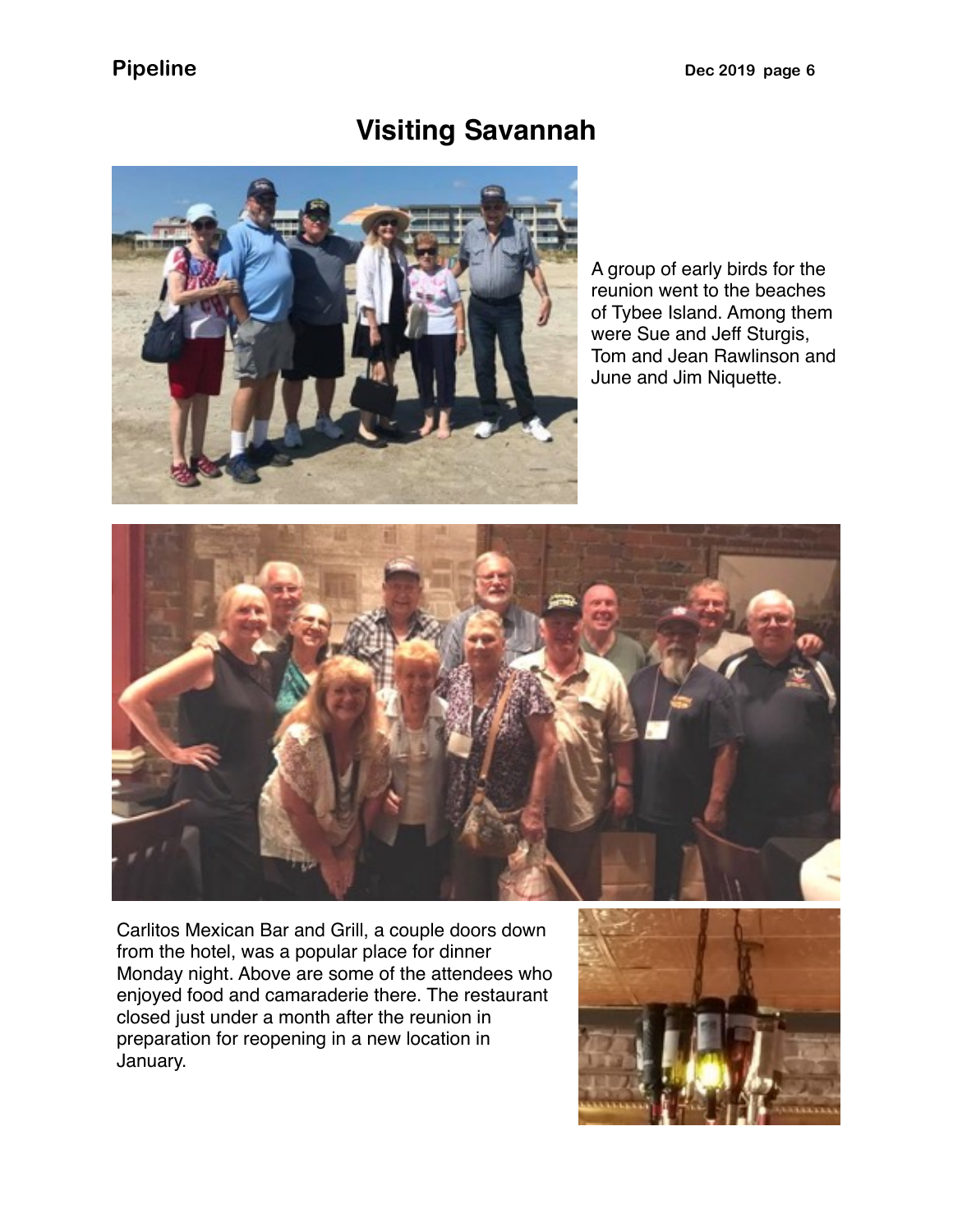

 Caliente veterans weren't the only oiler sailors visiting Savannah in September. Some of us encountered members of the USS Elokomin (AO-55) Crewmen's Association at the Ships of the Sea Maritime Museum. The Elokomin was commissioned in November 1943 and scraped in 1970. The Cal's sister ship served in the Atlantic, Mediterranean, Gulf of Mexican and Caribbean. The two ships may have refueled some of the same ships during the Cuban Missile Crisis; the Cal on the way to the Panama Canal, the Elkomin when the task force arrived in the Caribbean.





Skip and Barbara Schembari and Chris and Barbara Mueller rest at Maritime Museum.



Patrick, D'Lorah, Charleen and Pat Hurton took a riverboat cruise.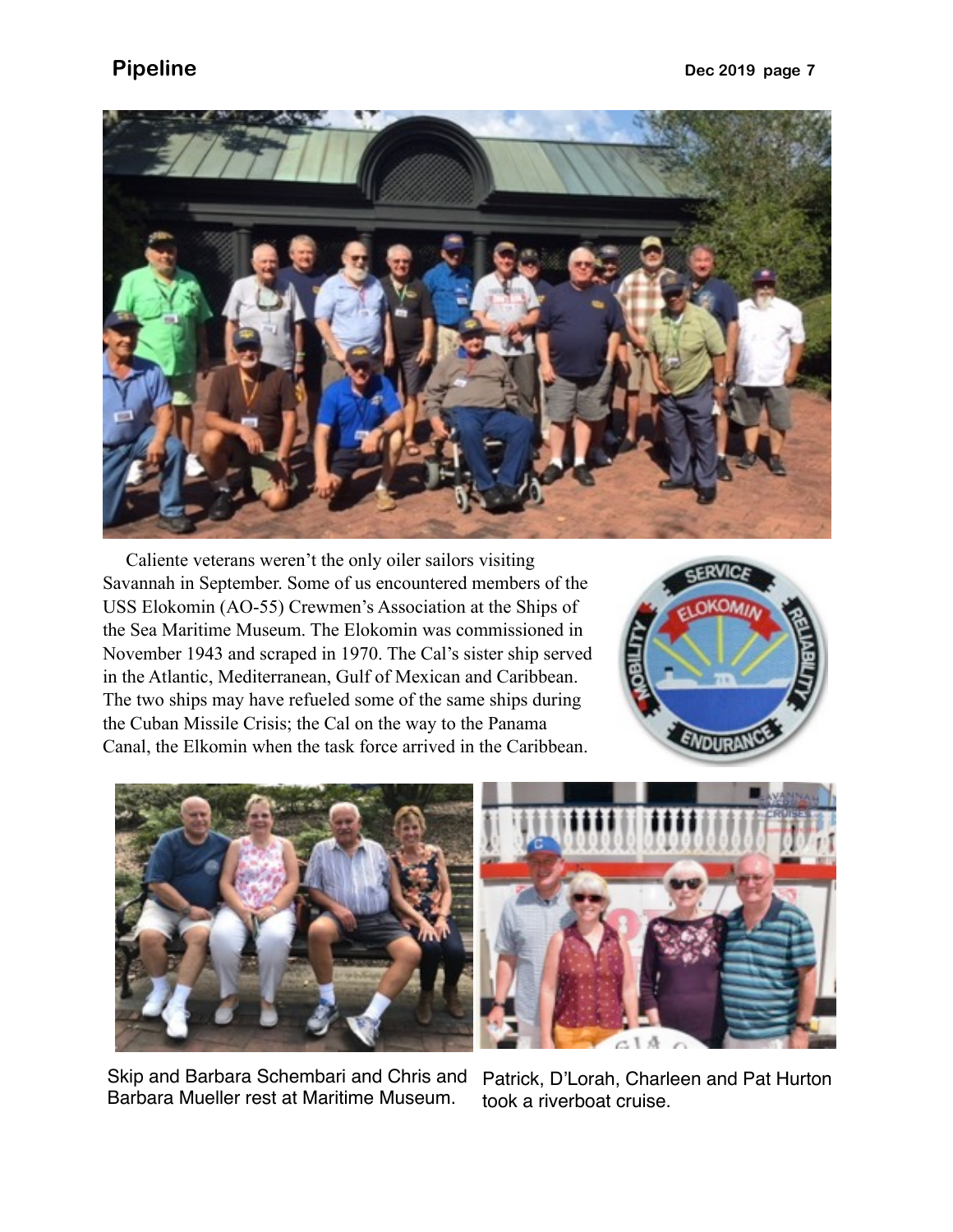# **The Banquet**



Diane and John Creedon



Maria and Dan Martinez



June Niquette, Beth and Dan Keller



Dennis and Penny Murphy, Pat and Pete Werner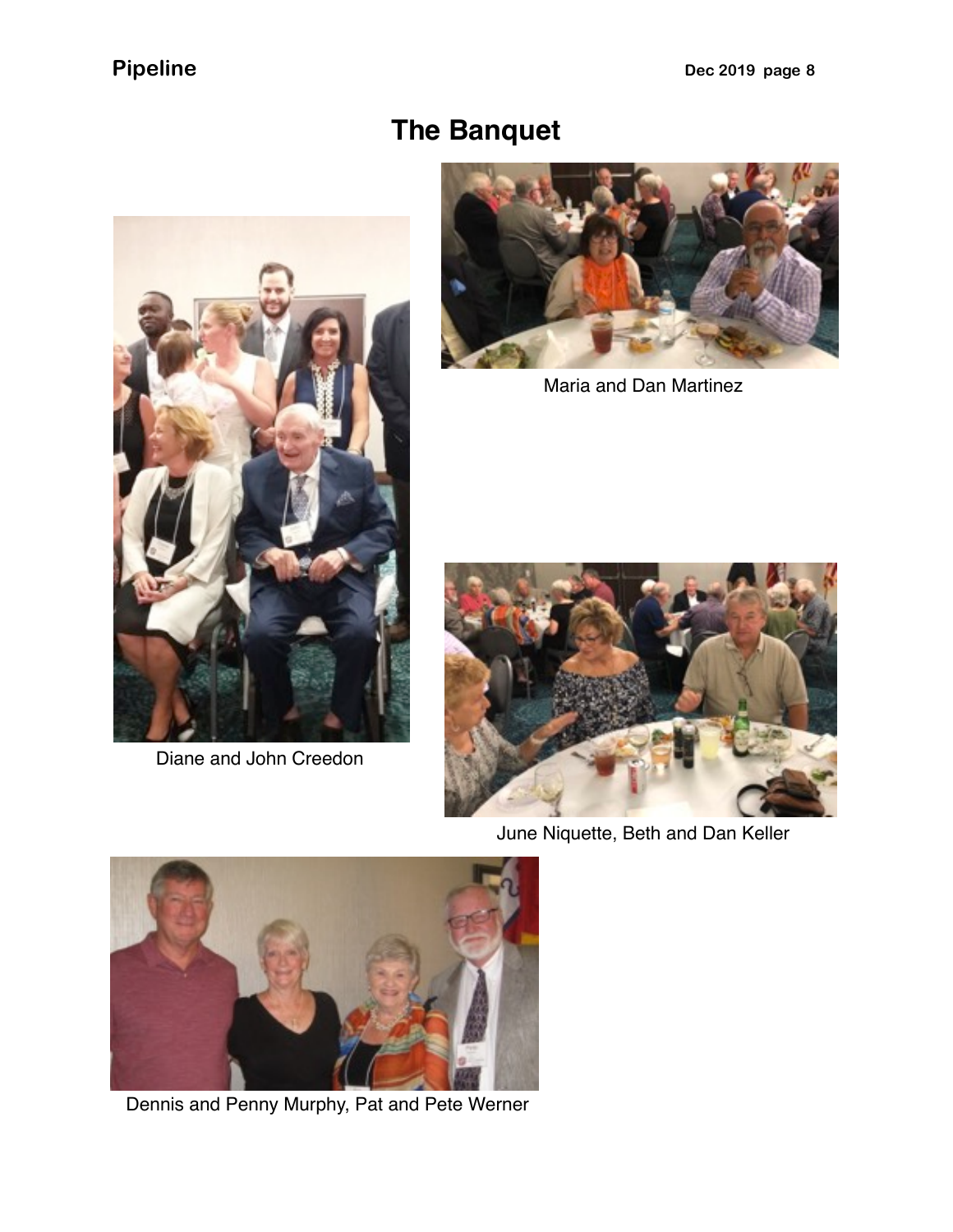

Dillard and Judy Givens



Ida and Larry Baker



Gary and Jennifer Griffith Cowgill and Frederick Griffith

### **Attendees**

Larry and Ida Baker, LTJG, 1957-60 John and Zelda Coleman, MM3, 1960-64 Mike Copeland, SK3, 1971-1973 John and Diane Creedon, QM1, 1943-45 plus family, QM1 Ed Fordyce, PN3, 1960-62 Dillard and Judy Givens, EN3, 1958-59 Frederick Giffith QM3, 1943-48 with Gary and Jennifter Griffith Cowgill Pat and Charleen Hurton, SK2, 1964-66 with Patrick and D'Lorah Hurton Dan and Beth Keller, SN, 1971-73

Dave and Martha Ludeman, SK3, 1969-73 Dan and Marie Martinez, SH3, 1970-72 Chris and Barbara Mueller, BM2, 1968-72 Dennis and Penny Murphy, LT, 1972-73 Jim and Jane Niquette, BM3, 1950-54 Tom and Jean Rawlinson, CS3, 1970-73 Skip and Barbara Schembari, BM3, 1968-72 Karl and Pat Seitz, PN2, 1961-64 Steve and Linda Selzer, CS3, 1971-73 Jeff and Sue Sturgis, LTJG, 1970-72 Pete and Pat Werner, LTJG, 1966-69 Phil Zimmerman, QM2, 1969-74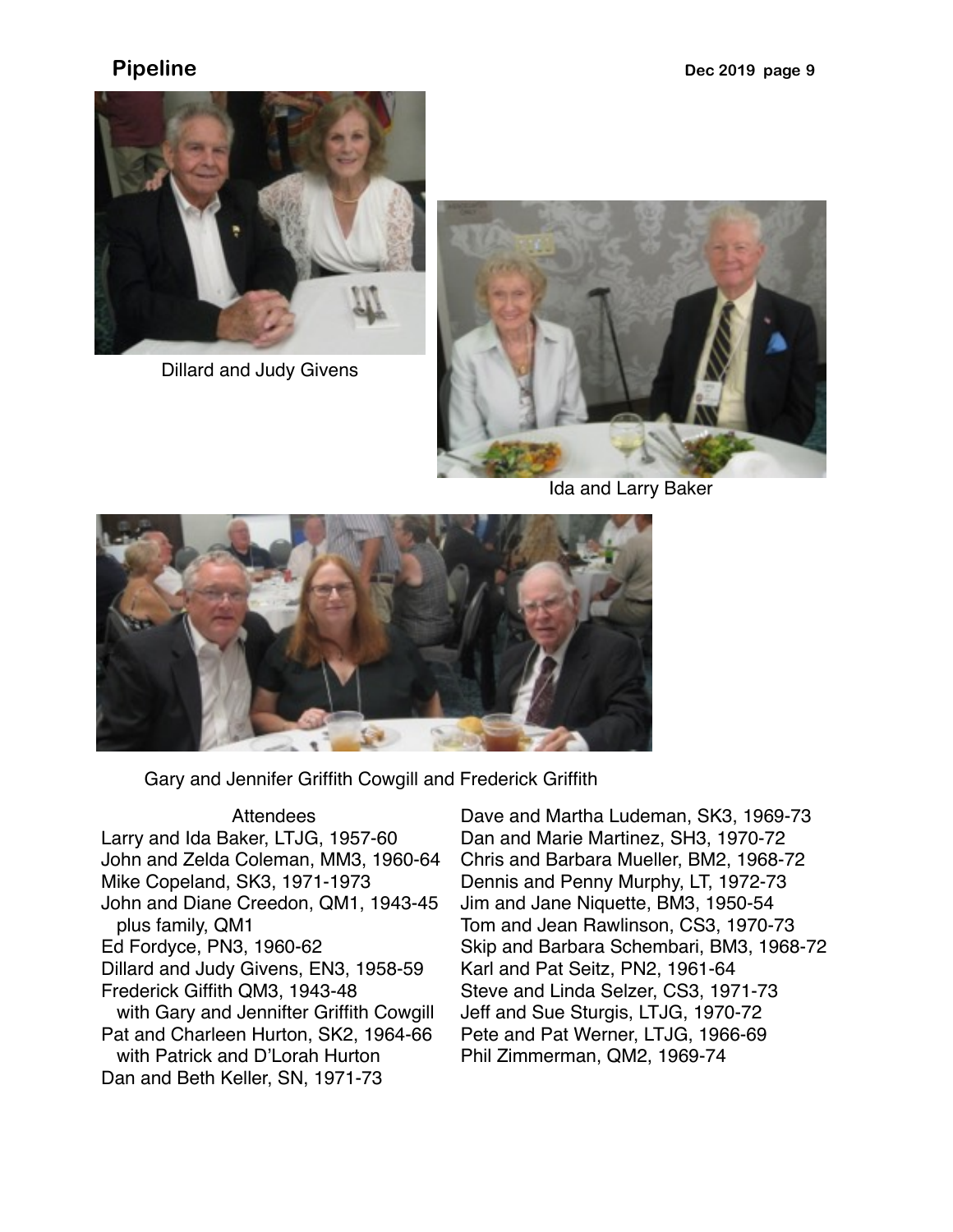

Jean and Tom Rawlinson **Coleman** Zelda and John Coleman





Mike Copland and Dave and Martha Ludeman



John Creedon with aide Michael Korang and Frederick Griffith with son-in-law Gary Cowgill prepare to depart through a double line of saluting shipmates.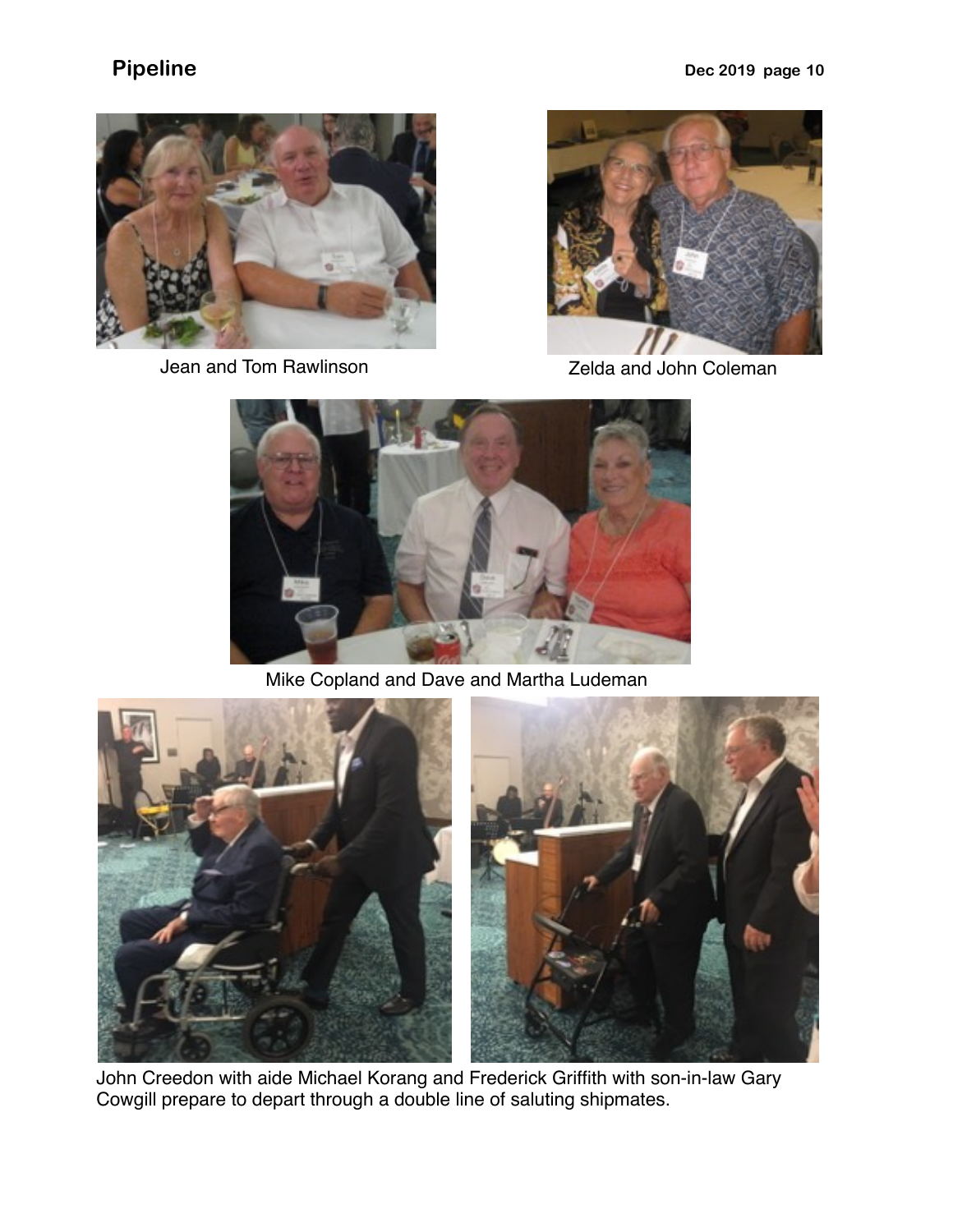

Shipmates



Wives

Pictures in this issue were chosen from photos summited by Gary Cowgill, Ed Fordyce, Charleen Hurton, Dan Keller, Chris Mueller, Jean Rawlinson, Skip Schembari, Karl and Pat Seitz, Linda Selzer and Pete Wenger.